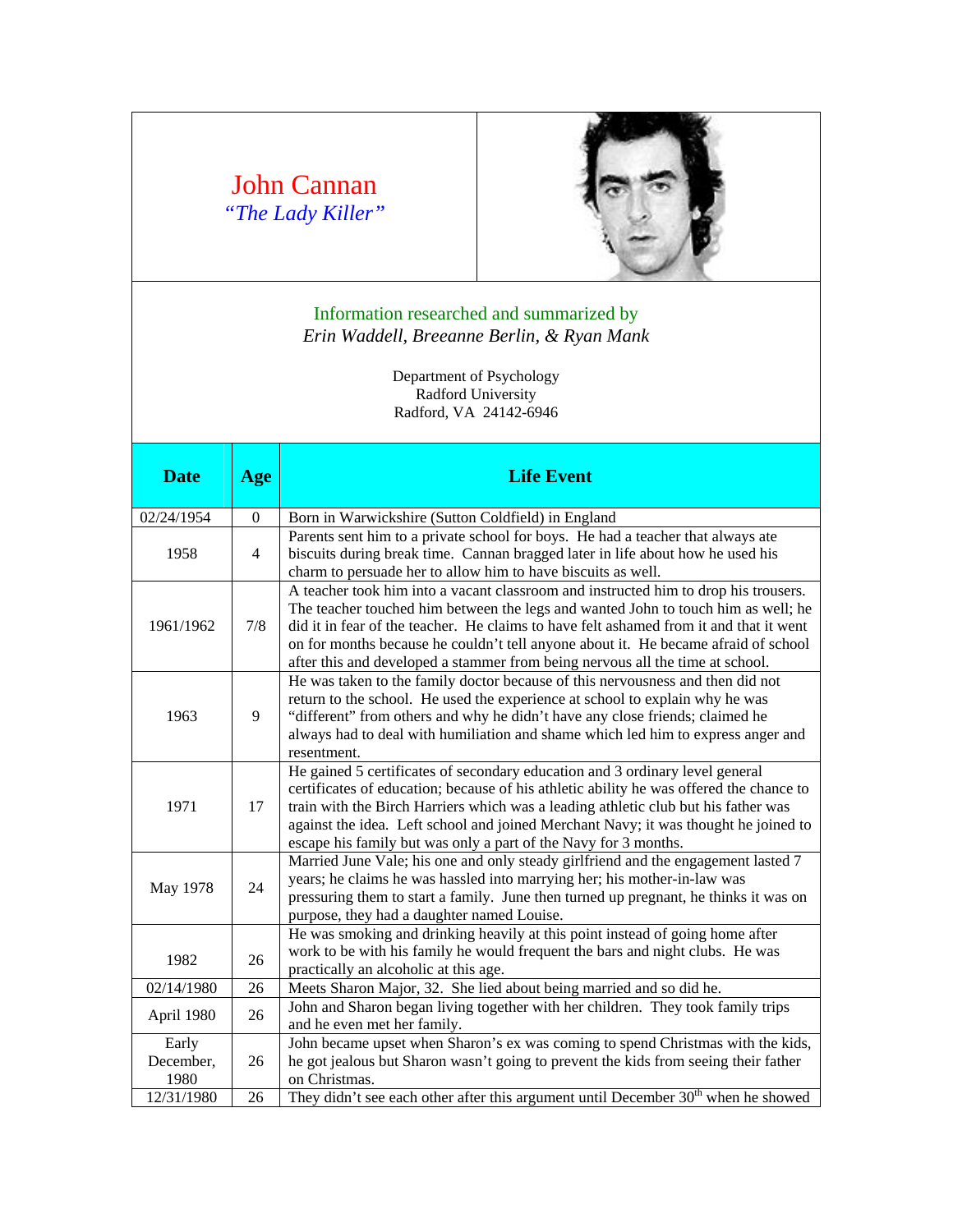|                   |    | up at her house with a bottle of wine and suggested they talk things out. Sharon<br>claims that during intercourse he put his hands around her neck so that she could<br>barely breathe. She claims he told her he was going to kill her, he even brought a<br>gun but it turned out to be an air gun. She pushed him down the stairs to try to get<br>away from this now-violent man. After falling down the stairs he snapped back to<br>his old self and began to apologize after he saw her bleeding and realized it was<br>because of him. On the way to the hospital he told her again that he had meant to<br>kill her.                                                                                                                                                                                                                                               |  |
|-------------------|----|------------------------------------------------------------------------------------------------------------------------------------------------------------------------------------------------------------------------------------------------------------------------------------------------------------------------------------------------------------------------------------------------------------------------------------------------------------------------------------------------------------------------------------------------------------------------------------------------------------------------------------------------------------------------------------------------------------------------------------------------------------------------------------------------------------------------------------------------------------------------------|--|
| 03/06/1981        | 27 | John meets Jean Bradford, 37, who ran a ladies knitwear shop. He enters the shop.<br>Jean was the only one there with her 17-month-old son. He held a handkerchief to<br>his face appearing to have a runny nose. John then pulled a knife on her, threatened<br>to hurt her son, and used very vulgar language while threatening them; asked for all<br>the money she had. Her mother comes into the store; he rapes Jean in front of her<br>mother and son. Jean's husband comes to the front door of the store & John tries to<br>escape out the back when he arrives at the store. They report the attack to the<br>police immediately after this.                                                                                                                                                                                                                       |  |
| 03/14/1981        | 27 | John was questioned about the attacks on Sharon Major.                                                                                                                                                                                                                                                                                                                                                                                                                                                                                                                                                                                                                                                                                                                                                                                                                       |  |
| 06/26/1981        | 27 | John received a jail sentence of 8 years-5 years for the rape and 3 years for stealing<br>money and stealing a car (which he took after quitting at the car dealership).                                                                                                                                                                                                                                                                                                                                                                                                                                                                                                                                                                                                                                                                                                     |  |
| February<br>1982  | 28 | John was transferred to Horfield prison, Bristol.                                                                                                                                                                                                                                                                                                                                                                                                                                                                                                                                                                                                                                                                                                                                                                                                                            |  |
| September<br>1984 | 30 | John was moved to The Verne, a semi-open prison at Portland, Dorset. His father<br>came to visit him 2 days after he arrived there, it was the last time he saw his father<br>who was terminally ill with cancer at the time of his visit.                                                                                                                                                                                                                                                                                                                                                                                                                                                                                                                                                                                                                                   |  |
| February<br>1985  | 31 | John's father passed away but they had exchanged attempts to make peace with<br>each other when he visited John in prison.                                                                                                                                                                                                                                                                                                                                                                                                                                                                                                                                                                                                                                                                                                                                                   |  |
| 01/25/1986        | 31 | John was sent to Wormwood Scrubs prison in a pre-release scheme; this lasted for 6<br>months and provided him some freedom although he was still in custody.                                                                                                                                                                                                                                                                                                                                                                                                                                                                                                                                                                                                                                                                                                                 |  |
| 05/03/1986        | 32 | Sandra Court was strangled to death. She was last seen in Lansdowne, near<br>Bournemouth around 3 a.m. John was also in Bournemouth on this night. A letter<br>was sent to the police after the discovery of the body, the handwriting appeared to<br>be disguised as someone left handed who was writing with their right hand (John<br>was left handed). John was questioned about this murder. John still claims to not<br>know this woman and there was no concrete evidence tying him to this crime so he<br>was not charged with the crime, only questioned about it.                                                                                                                                                                                                                                                                                                  |  |
| 07/25/1986        | 32 | John released from prison.                                                                                                                                                                                                                                                                                                                                                                                                                                                                                                                                                                                                                                                                                                                                                                                                                                                   |  |
| 07/28/1986        | 32 | A woman, Suzy Lamplugh, disappears from west London, John was later suspected<br>of this crime. She was a 25 year old real estate agent. She was scheduled to meet<br>"Mr. Kipper" to show him some property; she never returned to work that day. Her<br>car, a white Ford Fiesta, was later found a mile from the street the property she was<br>showing was located. The car was badly parked, handbrake off, driver's door<br>unlocked, purse still in the car indicating she left in a hurry or was forced to leave.<br>Witnesses also recalled seeing a mid-1970s dark blue BMW, the type of car John<br>drove, parked at the location of the property that day. John conveniently doesn't<br>recall what he was doing this day. Nothing solidly links him to the crime other than<br>hearsay. He still denies having any involvement with this woman's disappearance. |  |
| September<br>1986 | 32 | Meets up with Annabel, his solicitor that was working for a law firm in the city and<br>advised John about his rights to his daughter while he was in prison again for the<br>rape. He claims they had chemistry from the moment they met. They had<br>consensual sex after drinks. Later that month John attempted suicide by taking 68<br>paracetamol tablets.                                                                                                                                                                                                                                                                                                                                                                                                                                                                                                             |  |
| 10/06/1986        | 32 | Donna Tucker got into a tiff with her husband; went for a drive to give him some                                                                                                                                                                                                                                                                                                                                                                                                                                                                                                                                                                                                                                                                                                                                                                                             |  |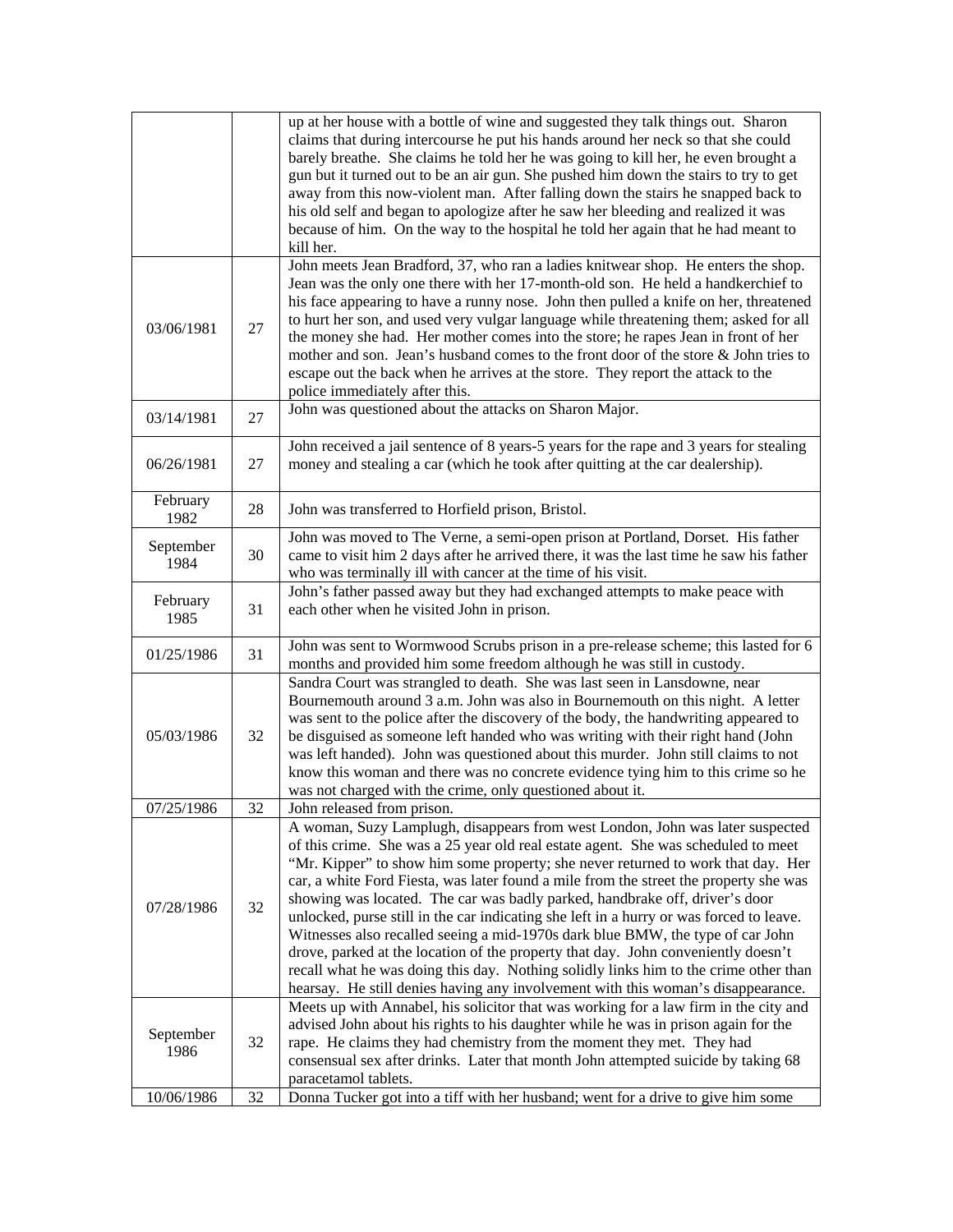|                             |    | space, parked under a street lamp to read her book. She saw a man walk back and<br>forth past her car, eventually he stopped to ask for directions. He asked for a map,<br>as she was looking for it the man opened the car door and held a knife to her. He<br>raped her, also had anal sex with her. She and her husband reported the incident to                                                                      |  |  |
|-----------------------------|----|--------------------------------------------------------------------------------------------------------------------------------------------------------------------------------------------------------------------------------------------------------------------------------------------------------------------------------------------------------------------------------------------------------------------------|--|--|
|                             |    | police who began a search for the rapist. John was suspected as the rapist.<br>John was questioned about the rape of Donna Tucker; but throughout the interview                                                                                                                                                                                                                                                          |  |  |
| 11/14/1986                  | 32 | denied everything and was not ever convicted for the crime due to lack of evidence.                                                                                                                                                                                                                                                                                                                                      |  |  |
| 11/30/1986                  | 32 | John moves back in with his mother in Sutton Coldfield.                                                                                                                                                                                                                                                                                                                                                                  |  |  |
| 06/14/1987                  | 33 | John meets Gilly Paige - 24 year old showgirl. Gilly was on an iceskating tour<br>which ended their relationship. He was still with Annabel at the time he met Gilly.<br>He threatened Gilly as well.                                                                                                                                                                                                                    |  |  |
| 08/18/1987                  | 33 | His relationship with Annabel ended                                                                                                                                                                                                                                                                                                                                                                                      |  |  |
| 09/11/1987                  | 33 | John meets Marija Vilcins                                                                                                                                                                                                                                                                                                                                                                                                |  |  |
| 09/13/1987                  | 33 | Takes Marija on a date & meets her mother, uses his charm on both of them.                                                                                                                                                                                                                                                                                                                                               |  |  |
| End of<br>September<br>1987 | 33 | John signed up at a video-dating agency; gave a fake name of John Peterson;<br>requested a girl between 25 and 35, with stunning good looks and be in great<br>physical shape; owners of the agency felt there was something not quite right about<br>him so they didn't even release his video to be viewed by other daters.                                                                                            |  |  |
| 10/07/1987                  | 33 | Julia Holman walks to her car alone, a man attempts to force himself into her car;<br>she was able to fight him off. Police suspect John Cannan of being the attacker.                                                                                                                                                                                                                                                   |  |  |
| 10/08/1987                  | 33 | Shirley Banks, 38, tells her husband that after she is going to look for a new dress<br>and never returned. Her husband started to get worried when she didn't return.<br>Shirley called in to work complaining that she was sick and wouldn't be there;<br>people in her office didn't know she was not at home or else they would have held<br>her on the line.                                                        |  |  |
| 10/29/1987                  | 33 | John was arrested after entering Carmel Cleary's store and pulling a knife on her<br>and another woman. He ran out of the store as another man entered to try to help<br>the girls. He was chased down the street and dropped some plastic bags along the<br>way. The police went through these and found the knife as well as a jacket with<br>blood on it.                                                             |  |  |
| 10/30/1987                  | 33 | John was charged with the abduction of Shirley Banks. John was very<br>uncooperative; and believed that the information he withheld is what put him in<br>control. He spent 17 days in police custody being questioned because of his<br>stubbornness in answering the questions asked of him.                                                                                                                           |  |  |
| 11/05/1987                  | 33 | At a police lineup Holman positively identified the attacker as John Cannan. He<br>was charged with attempted kidnap.                                                                                                                                                                                                                                                                                                    |  |  |
| 11/09/1987                  | 33 | Police decide not to formally charge him with kidnapping Shirley Banks after<br>seeing the lack of evidence.                                                                                                                                                                                                                                                                                                             |  |  |
| 12/22/1987                  | 33 | John is questioned for the last time about Shirley; her thumbprint was found in his<br>flat indicating that he was lying about not knowing her and their relationship was<br>more than just an acquaintance because she had been to his flat; at 3:16 p.m. he was<br>charged with the murder of Shirley Anne Banks.                                                                                                      |  |  |
| 04/03/1988                  | 34 | Basil & Jill Hooper and their family went on a walk on Easter Sunday and<br>discovered a decomposed body; it appeared to be Shirley Anne Banks. The body<br>suffered severe head injuries which is what was believed to be the cause of death.<br>A rock was found near where the body was which had her blonde hair on it. It was<br>later determined that this is what was used to kill her.                           |  |  |
| 07/14/1988                  | 34 | John was charged with:<br>-Having sex with Sharon Major without her consent on December 30,<br>1980<br>-Attempting to commit buggery on Sharon Major on December 30, 1980<br>-Making an indecent assault on Sharon Major on December 30, 1980<br>-Causing grievous bodily harm on Sharon Major on December 30, 1980<br>-Raping Donna Tucker on October 6, 1986<br>-Committing buggery on Donna Tucker on October 6, 1986 |  |  |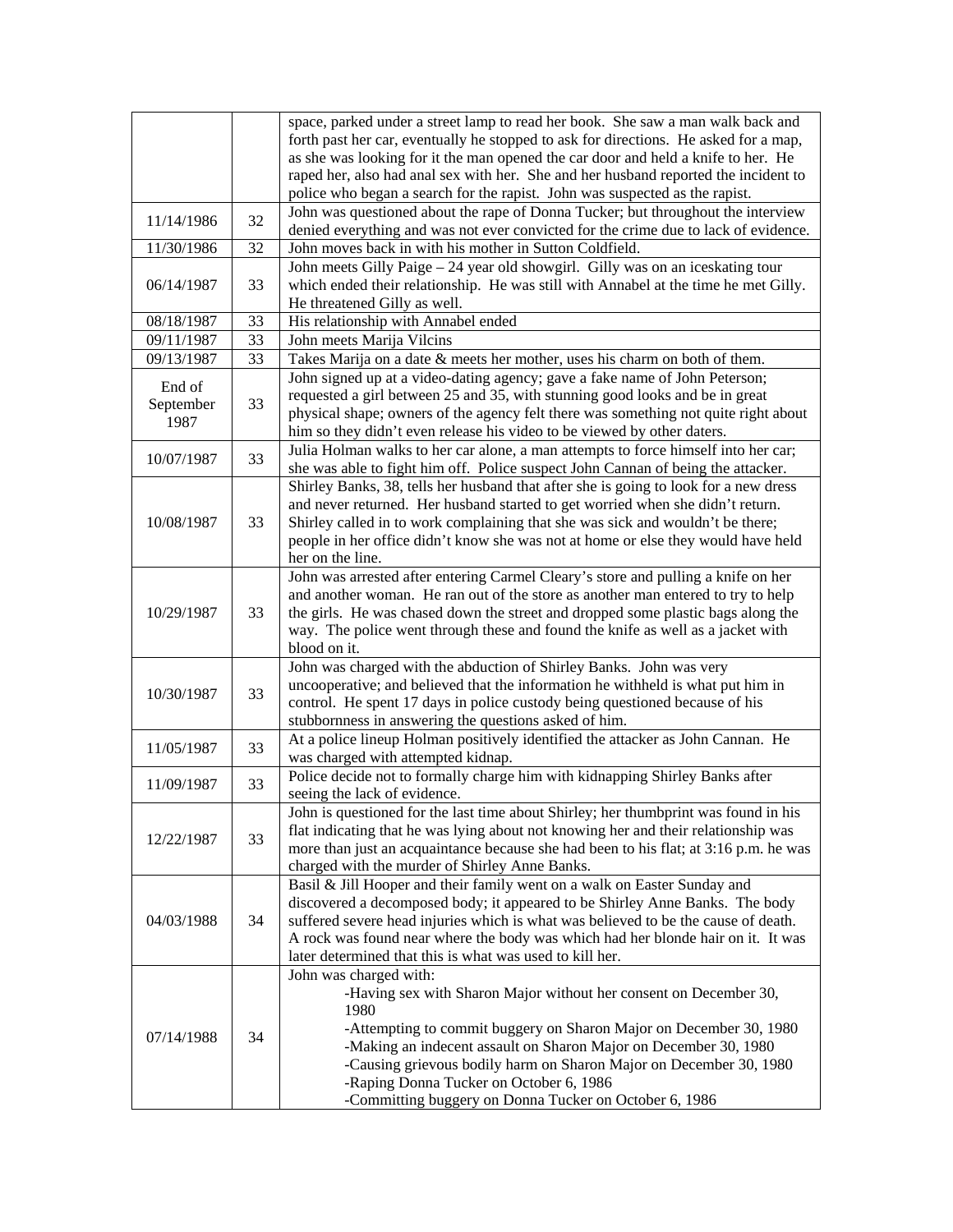|                                                                  |    |                                | -Indecently assaulting Donna Tucker on October 6, 1986                                                                                          |
|------------------------------------------------------------------|----|--------------------------------|-------------------------------------------------------------------------------------------------------------------------------------------------|
|                                                                  |    |                                | -took Donna Tucker away against her will and by force with the intention                                                                        |
|                                                                  |    |                                | that she would have unlawful sex with him on October 6, 1986                                                                                    |
| 1987                                                             |    |                                | -Attempting to forcibly abduct and take away Julia Holman on October 7,                                                                         |
|                                                                  |    |                                | -attempting to take Julia Holman away against her will and by force with                                                                        |
|                                                                  |    |                                | the intention that she would have unlawful sex with him on October 7,                                                                           |
|                                                                  |    | 1987                           |                                                                                                                                                 |
|                                                                  |    |                                | -between October 7-31, 1987 he stole a car that was the property of                                                                             |
|                                                                  |    |                                | <b>Shirley Anne Banks</b>                                                                                                                       |
|                                                                  |    |                                | -October 8, 1987 - forcibly abducting and carrying away Shirley Anne                                                                            |
|                                                                  |    |                                | Banks against her will                                                                                                                          |
|                                                                  |    |                                | -October 8, 1987 – taking Shirley Anne Banks away against her will and<br>by force with the intention that she would have unlawful sex with him |
|                                                                  |    |                                | -Between October 7-31, 1987 murdering Shirley Anne Banks                                                                                        |
|                                                                  |    |                                | -October 29, 1987 – assaulting Carmel Cleary with the intention to rob                                                                          |
|                                                                  |    |                                | -October 29, 1987 - detaining Carmel Cleary against her will and by force                                                                       |
|                                                                  |    |                                | with the intention that she should have unlawful sex with him                                                                                   |
|                                                                  |    |                                |                                                                                                                                                 |
| 04/26/1989                                                       | 35 |                                | John was found guilty of all charges and was sentenced to life in prison.                                                                       |
| 07/23/1991                                                       | 37 |                                | John appealed the conviction but was rejected.                                                                                                  |
| <b>General Information</b>                                       |    |                                |                                                                                                                                                 |
| Sex                                                              |    |                                | Male                                                                                                                                            |
| Race                                                             |    |                                | White                                                                                                                                           |
| Number of victims                                                |    |                                | 3 Suspected, 1 convicted                                                                                                                        |
|                                                                  |    | Country where killing occurred | England                                                                                                                                         |
| States where killing occurred                                    |    |                                | South West England                                                                                                                              |
| Cities where killing occurred                                    |    |                                | <b>Bristol</b>                                                                                                                                  |
| Type of killer                                                   |    |                                | Disorganized thrill & disorganized lust                                                                                                         |
| Height                                                           |    |                                | $5'6 - 5'10$                                                                                                                                    |
| <b>Childhood Information</b>                                     |    |                                |                                                                                                                                                 |
| Date of birth                                                    |    |                                | February 20, 1954                                                                                                                               |
| Location                                                         |    |                                | UK Sutton Coldfield, Worwickshire                                                                                                               |
| Birth order                                                      |    |                                | 2nd of 3                                                                                                                                        |
| Number of siblings                                               |    |                                | $\overline{2}$                                                                                                                                  |
| XYY?                                                             |    |                                |                                                                                                                                                 |
| Raised by                                                        |    |                                | Both parents                                                                                                                                    |
| Birth category                                                   |    |                                | Middle born                                                                                                                                     |
| Parent's marital status                                          |    |                                | Married                                                                                                                                         |
| Family event                                                     |    |                                |                                                                                                                                                 |
| Age of family event                                              |    |                                |                                                                                                                                                 |
| Problems in school?                                              |    |                                | Yes, indecent assault, left at 17                                                                                                               |
| Teased while in school?                                          |    |                                |                                                                                                                                                 |
| Physically attractive?                                           |    |                                | Yes                                                                                                                                             |
| Physical defect?                                                 |    |                                |                                                                                                                                                 |
| Speech defect?                                                   |    |                                |                                                                                                                                                 |
| Head injury?                                                     |    |                                |                                                                                                                                                 |
| Physically abused?                                               |    |                                | Father beat him                                                                                                                                 |
| Psychologically abused?                                          |    |                                | Father harshly criticized                                                                                                                       |
| Sexually abused?                                                 |    |                                | 7/8 years old - Teacher touched him & had him do some                                                                                           |
| Father's occupation                                              |    |                                | Air force, Car Salesman                                                                                                                         |
| Age of first sexual experience<br>Age when first had intercourse |    |                                | 7 or 8                                                                                                                                          |
|                                                                  |    |                                |                                                                                                                                                 |
|                                                                  |    |                                |                                                                                                                                                 |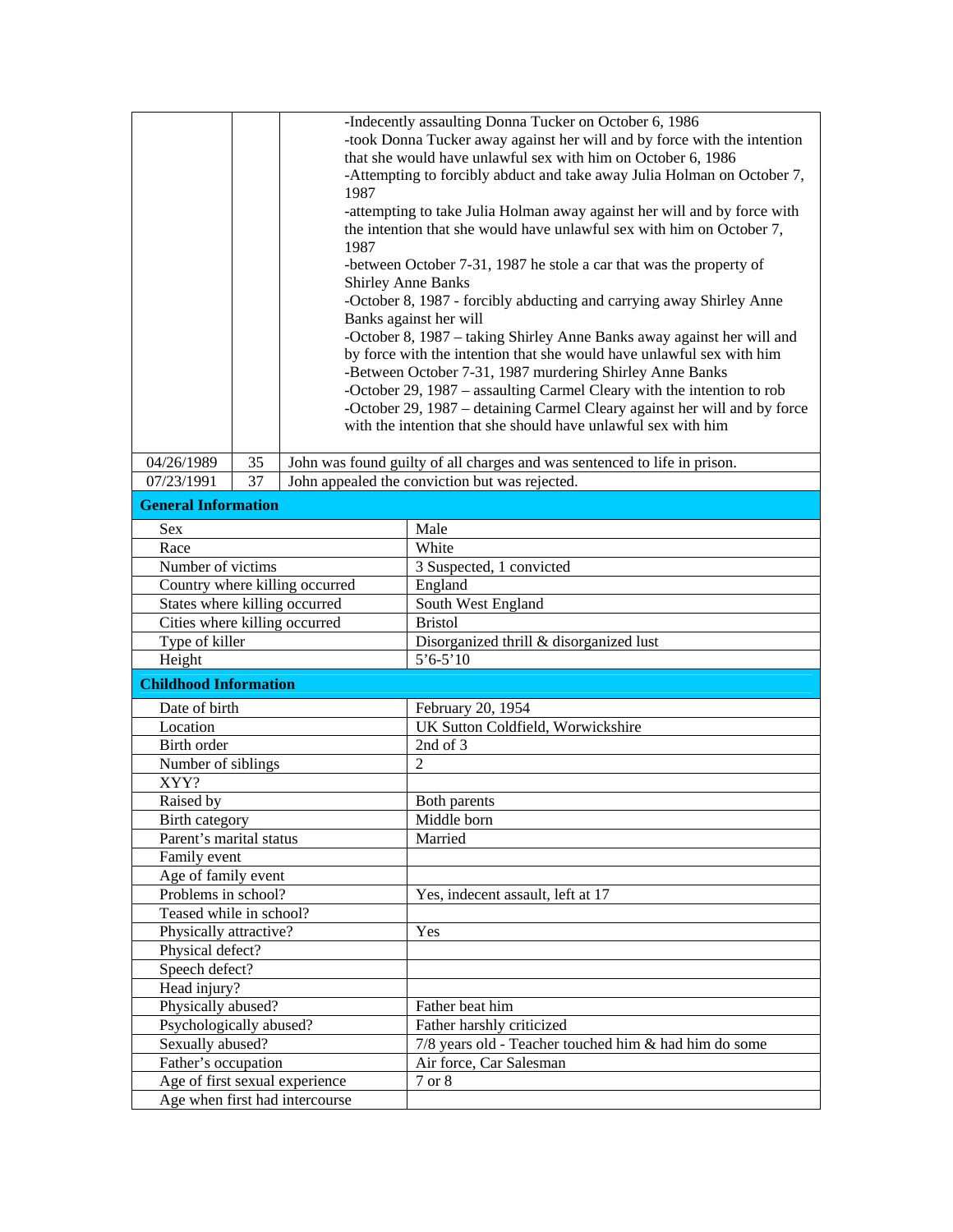| Mother's occupation                     |                                                                |
|-----------------------------------------|----------------------------------------------------------------|
| Father abused drugs/alcohol             |                                                                |
| Mother abused drugs/alcohol             | N <sub>0</sub>                                                 |
| <b>Cognitive Ability</b>                |                                                                |
| Highest grade in school                 | Left at age 17                                                 |
| Highest degree                          | 5 certificates of secondary education and 3 ordinary level     |
|                                         | general certificates                                           |
| Grades in school                        |                                                                |
| IQ                                      |                                                                |
| Source of IQ information                |                                                                |
| <b>Work History</b>                     |                                                                |
| Served in the military?                 | $Yes - 3 years$                                                |
| <b>Branch</b>                           | Merchant Navy                                                  |
| Type of discharge                       | Honorable                                                      |
| Saw combat duty                         |                                                                |
| Killed enemy during service?            |                                                                |
| Applied for job as a cop?               |                                                                |
| Worked in law enforcement?              |                                                                |
| Fired from jobs?                        |                                                                |
| Types of jobs worked                    | Car salesman, Handyman                                         |
| Employment status during series         |                                                                |
| <b>Relationships</b>                    |                                                                |
| Sexual preference                       | Heterosexual                                                   |
| Marital status                          | Divorced                                                       |
| Number of children                      | 1daughter                                                      |
| Lives with his children                 | No deserted his wife and daughter                              |
| Living with                             | Self, lived with current girlfriend at some points in his life |
|                                         |                                                                |
| <b>Triad</b>                            |                                                                |
| Animal torture                          |                                                                |
| Fire setting                            |                                                                |
| Bed wetting                             |                                                                |
| <b>Killer Psychological Information</b> |                                                                |
| Abused drugs?                           | Yes                                                            |
| Abused alcohol?                         | Yes                                                            |
| Been to a psychologist?                 |                                                                |
| Time in forensic hospital?              |                                                                |
| Diagnosis                               |                                                                |
| <b>Killer Criminal History</b>          |                                                                |
|                                         |                                                                |
| Committed previous crimes?              | Rape, Abduction, Sexual Assault                                |
| Spend time in jail?                     | Yes                                                            |
| Spend time in prison?                   | Yes                                                            |
| Killed prior to series? Age?            |                                                                |
| <b>Serial Killing</b>                   |                                                                |
| Number of victims                       | Convicted of 1                                                 |
| Victim type                             | Young Women                                                    |
| Killer age at start of series           | 33 when he killed the only woman he was convicted for          |
| Date of first kill in series            | October 8, 1987                                                |
| Date of final kill in series            | This was his only killing he was ever convicted of             |
| Gender of victims                       |                                                                |
| Race of victims                         | Females<br>White                                               |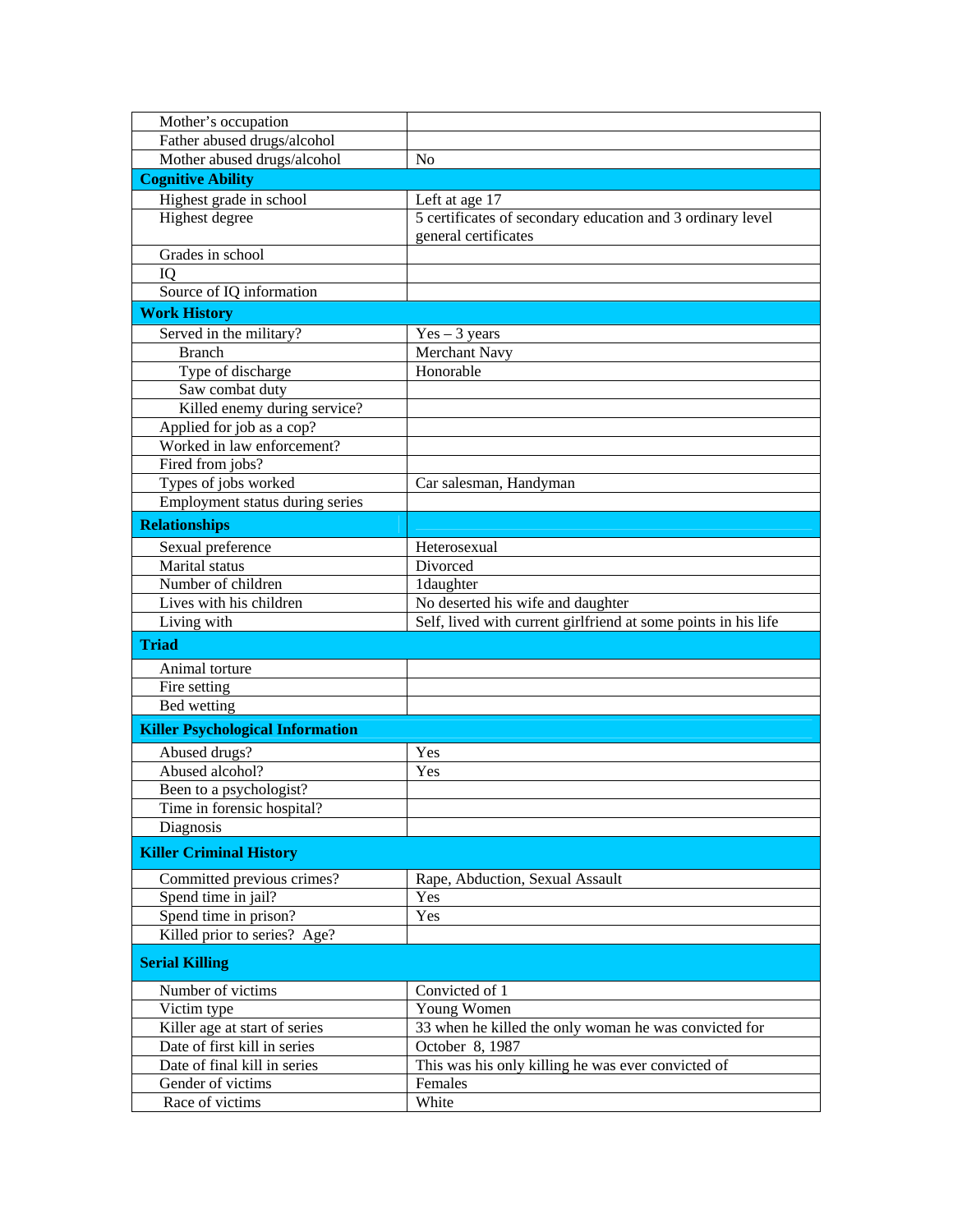| Age of victims                        | 29                                                          |
|---------------------------------------|-------------------------------------------------------------|
| Type of victim                        |                                                             |
| Method of killing                     | Killed by trauma to the head (a rock was used)              |
| Weapon                                | A rock                                                      |
| Was gun used?                         | No                                                          |
| Type                                  |                                                             |
| Did killer have a partner?            | N <sub>0</sub>                                              |
| Name of partner                       |                                                             |
| Sex of partner                        |                                                             |
| Type of serial killer                 | Disorganized thrill & disorganized lust                     |
| How close did killer live?            | Drove to crime                                              |
| Location of first contact             | Met at the property she was showing him.                    |
| Location of killing                   | Near the river by the piece of property she was showing him |
| Killing occurred in home of victim?   | N <sub>o</sub>                                              |
| Killing occurred in home of killer?   | N <sub>o</sub>                                              |
| Victim abducted or killed at contact? | Abducted                                                    |
| <b>Behavior During Crimes</b>         |                                                             |
| Rape?                                 | Yes                                                         |
| Tortured victims?                     | Yes                                                         |
| Stalked victims?                      |                                                             |
| Overkill?                             |                                                             |
| Quick & efficient?                    |                                                             |
| Used blindfold?                       |                                                             |
| Bound the victims?                    | Yes                                                         |
| After Death Behavior                  |                                                             |
| Sex with the body?                    | N <sub>0</sub>                                              |
| Mutilated body?                       | N <sub>o</sub>                                              |
| Ate part of the body?                 | N <sub>o</sub>                                              |
| Drank victim's blood?                 | N <sub>o</sub>                                              |
| Posed the body?                       | N <sub>o</sub>                                              |
| Took totem - body part                | N <sub>o</sub>                                              |
| Took totem – personal item            | N <sub>o</sub>                                              |
| Robbed victim or location             | N <sub>0</sub>                                              |
| Disposal of Body                      |                                                             |
| Left at scene, no attempt to hide     | Yes, left by the river naked                                |
| Left at scene, hidden                 |                                                             |
| Left at scene, buried                 |                                                             |
| Moved, no attempt to hide             |                                                             |
| Moved, buried                         |                                                             |
| Cut-op and disposed of                |                                                             |
| Moved, too home                       |                                                             |
| Sentencing                            |                                                             |
| Date killer arrested                  | December 22, 1987                                           |
| Date convicted                        | April 26, 1989                                              |
| Sentence                              | Life                                                        |
| Killer executed?                      | N <sub>o</sub>                                              |
| Did killer plead NGRI?                | N <sub>o</sub>                                              |
| Was the NGRI plea successful?         |                                                             |
| Did serial killer confess?            | N <sub>0</sub>                                              |
| Name and state of prison              | Wakefield prison in Wakefield, West Yorkshire, England      |
| Killer committed suicide?             | N <sub>0</sub>                                              |
| Killer killed in prison?              | N <sub>o</sub>                                              |
| Date of death                         | Still Alive                                                 |